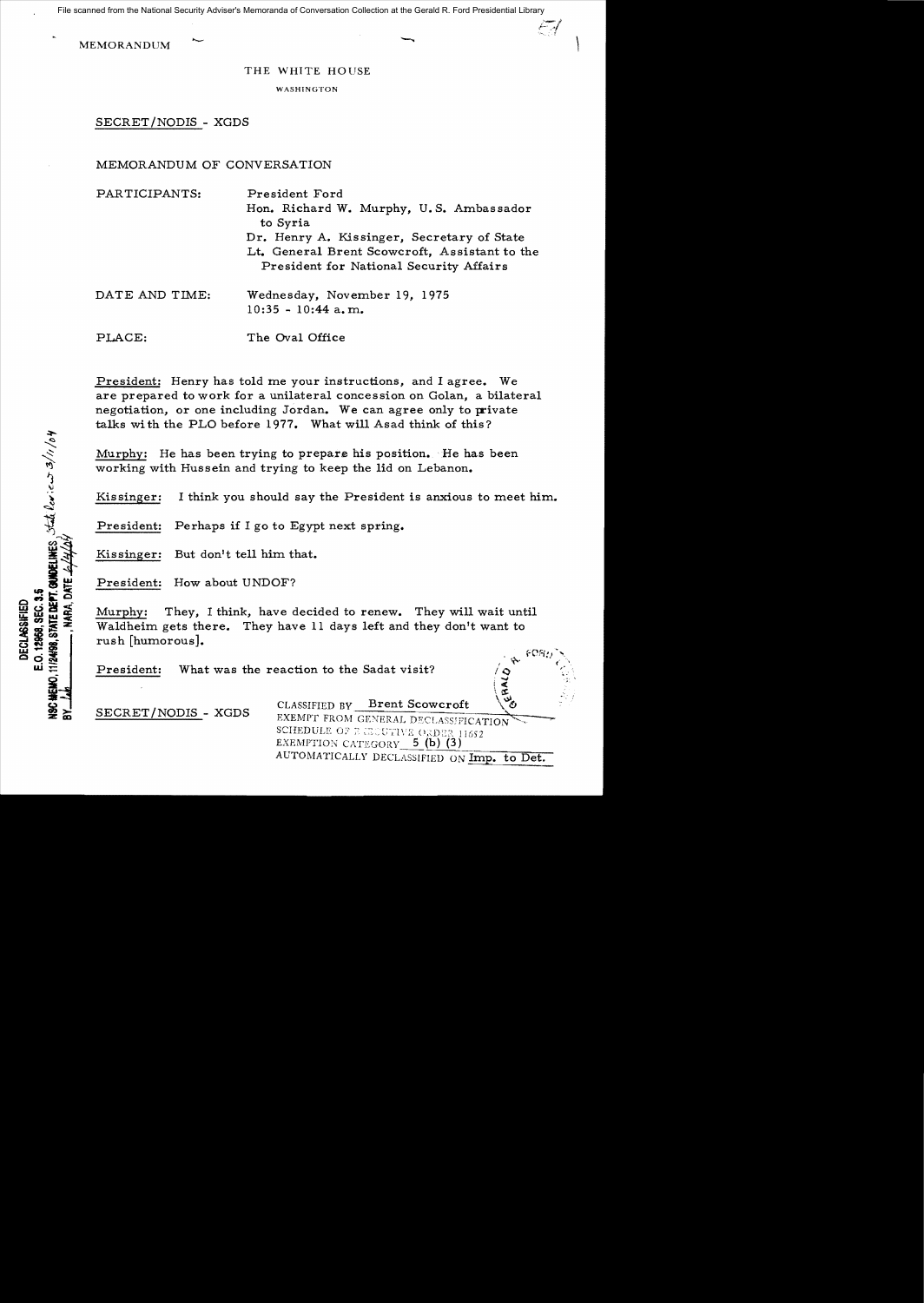## SECRET/NODIS - XGDS 2

Murphy: Dead quiet. Asad told me he had heard little about it except that Sadat spoke on the Palestinians. Asad is still suspicious. I think he wants to keep quiet, but there are problems ahead. New villages on the Golan, for example.

Kissinger: Israel doesn't check any of this with us.

President: How about Lebanon?

Murphy: He admits arms supply is out of control and he is worried Lebanon could get out of hand. He will keep on with his campaign against Egypt, though. unless we can get across our determination to keep the process moving.

 $\int_{\frac{1}{2}}$   $\cos$ ,

SECRET/NODIS - XGDS